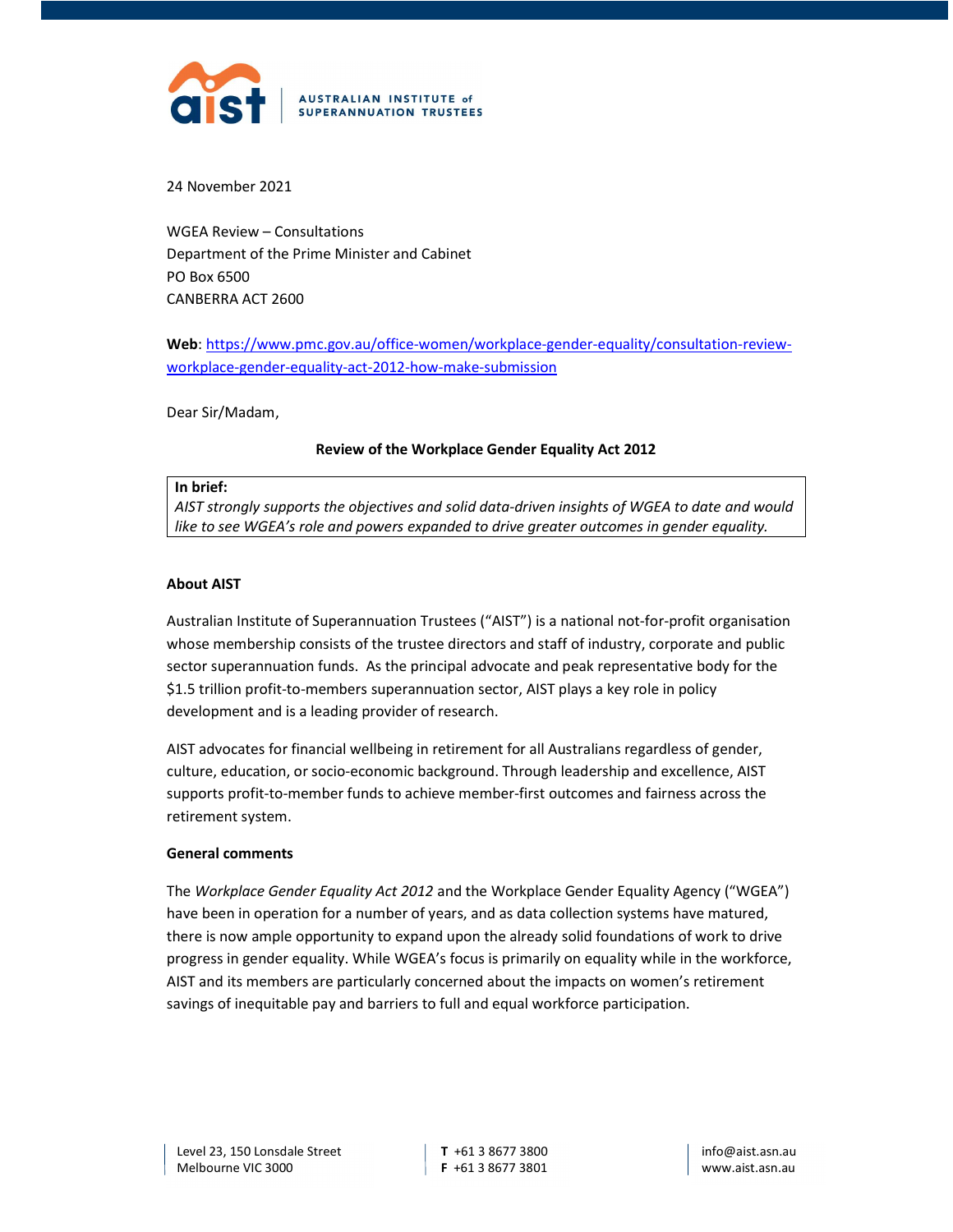The Retirement Income Review found an average gender super gap of 22% between men and women at retirement age<sup>1</sup>. The gap is greater for those with lower balances and reduces for those with higher balances. The gap is a result of a number of lifetime factors that compound economic disadvantage for women. These include limited work force participation, inequitable pay, relationship breakdown, family violence and overrepresentation in low-paid and insecure employment. The higher life expectancy of women means their superannuation balances at retirement need to stretch further, and it is anticipated that more women will be entering retirement without the additional financial security of a spouse in the future. In addition, single older women are the fastest growing cohort of homeless in Australia<sup>2</sup>, with many of these women having worked and received superannuation throughout their working lives.

Page | 2

For these reasons, AIST would like to see the data-collection and reporting powers of WGEA expanded to capture more data relevant to women's economic security which will assist in driving meaningful change in organisations through greater transparency.

### Recommendations

- Include superannuation as a separate field in remuneration reporting
- Include superannuation in parental leave reporting
- Include Actual earnings and hours as well as annualised amounts for part-time and casual employees
- Make age-based data collection mandatory
- Publish more data at the company level, not just an aggregate sector level
- Strengthen the minimum standards to include more employers and greater compliance

## Include superannuation as a separate field in remuneration reporting

WGEA's remuneration reporting consists of Base salary and Total remuneration, the latter of which incorporates superannuation along with a range of other allowances, bonuses and benefits. This in effect assumes that all employers pay superannuation at the rate of the mandated superannuation guarantee ("SG") level, currently 10% of ordinary time earnings. In reality, some employers pay more or less than this amount.

For example, they may:

- Pay super at a higher rate as standard practice for all employees
- Pay super at a higher rate to female employees or have other policies or measures for addressing the gender retirement gap
- Offer additional super or co-contribution incentive schemes that employees can opt-in to
- Pay superannuation on paid or unpaid parental leave

<sup>&</sup>lt;sup>1</sup> Retirement Income Review Final Report p. 43

<sup>2</sup> https://humanrights.gov.au/our-work/age-discrimination/projects/risk-homelessness-older-women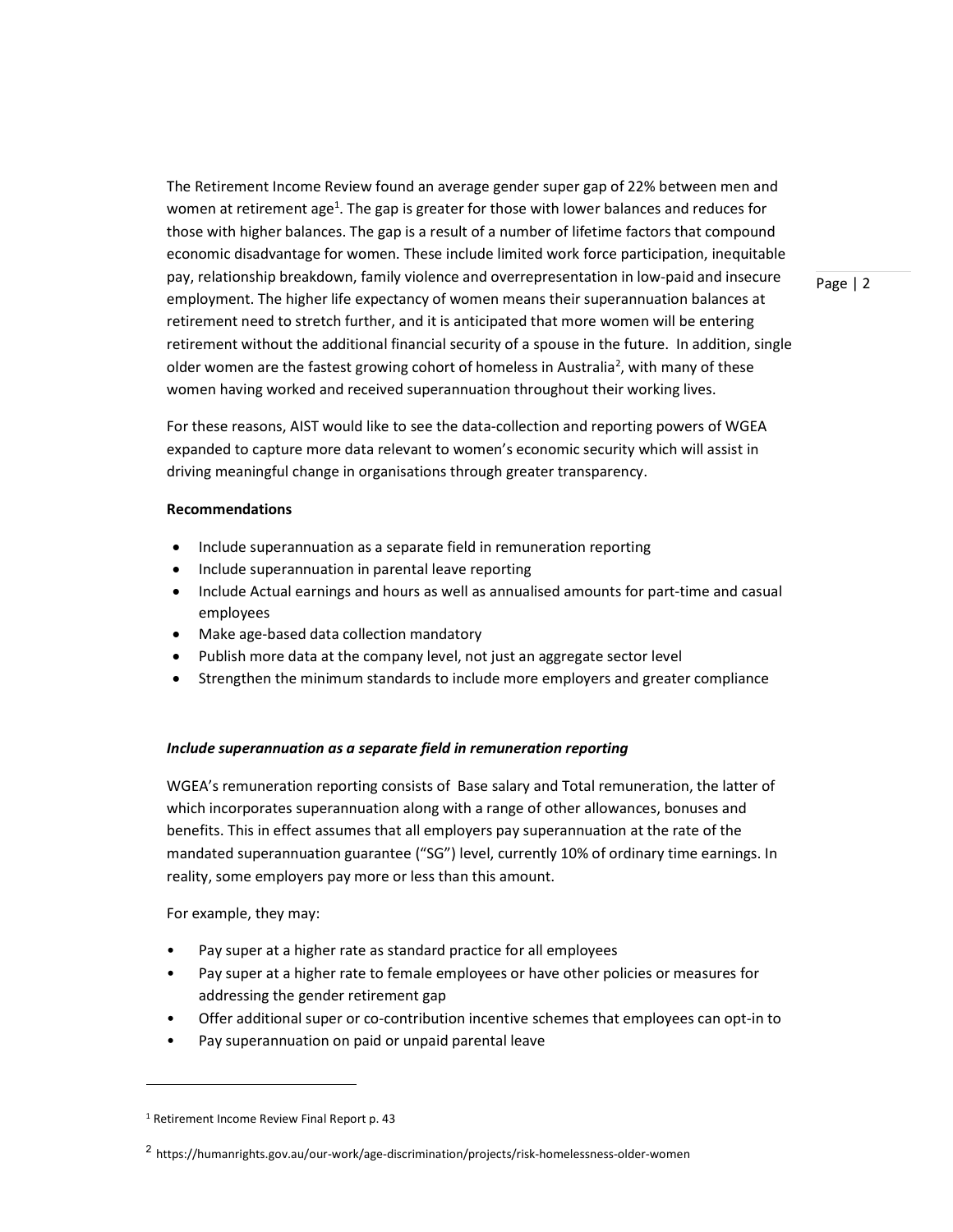By contrast, they may:

- Not be obliged to pay SG on any overtime pay earned by the employee
- Not be obliged to pay SG at all due to the employee's earnings falling under the \$450 SG threshold. Around 63 per cent of people earning below the threshold are women<sup>3</sup>.
- Neglect to meet their SG obligations entirely. About \$2.3 billion in unpaid super entitlements were owing to employees in 2016-17<sup>4</sup>. Lower-income workers in accommodation and food services, and construction are particularly affected.

Page | 3

Collecting and reporting on superannuation within remuneration will give a clearer picture of employee entitlements.

## Include superannuation in parental leave reporting

Best practice approaches to parental leave are increasingly being adopted by various sectors and companies to retain and attract skilled staff. There is an increasing push to legislate superannuation as an element of parental leave, and many employers of choice are already opting to do so, whether on employer-paid leave, the government Parental Leave Scheme, or even on unpaid parental leave.

As such, this data should be collected and included in the reporting of support for carers and parents.

# Include Actual earnings and hours as well as annualised amounts for part-time and casual employees

Gender pay gap comparisons are currently based on annualised amounts. While annualised values provide a good basis for comparison between full-time employees on similar conditions, casual and part-time employment cannot be compared without considering actual hours worked. The annualisation methodology also obfuscates the impact of overtime on actual earnings.

Women comprise just under 70% of the part-time workforce, with more (54.6%) employed part time than full time (45.38%)<sup>5</sup>. Women are six times more likely to reduce their work hours due to parenting duties compared to men<sup>6</sup>.

Actual earnings would provide better transparency of the impact of broken working patterns and true remuneration for effort.

<sup>&</sup>lt;sup>3</sup> Retirement Income Review, p43. While the Federal government has committed to removing the threshold to extend SG to all eligible employees from 1 July 2022, this is yet to be legislated.

<sup>4</sup> Retirement Income Review, p297

<sup>&</sup>lt;sup>5</sup> ABS (2019). 6306.0 - Employee Earnings and Hours, Australia, May 2018. Canberra: Australian Bureau of Statistics.

<sup>&</sup>lt;sup>6</sup> Rest Super (2017), 'Making a break' A snapshot. Available from https://tinyurl.com/t8l4kxs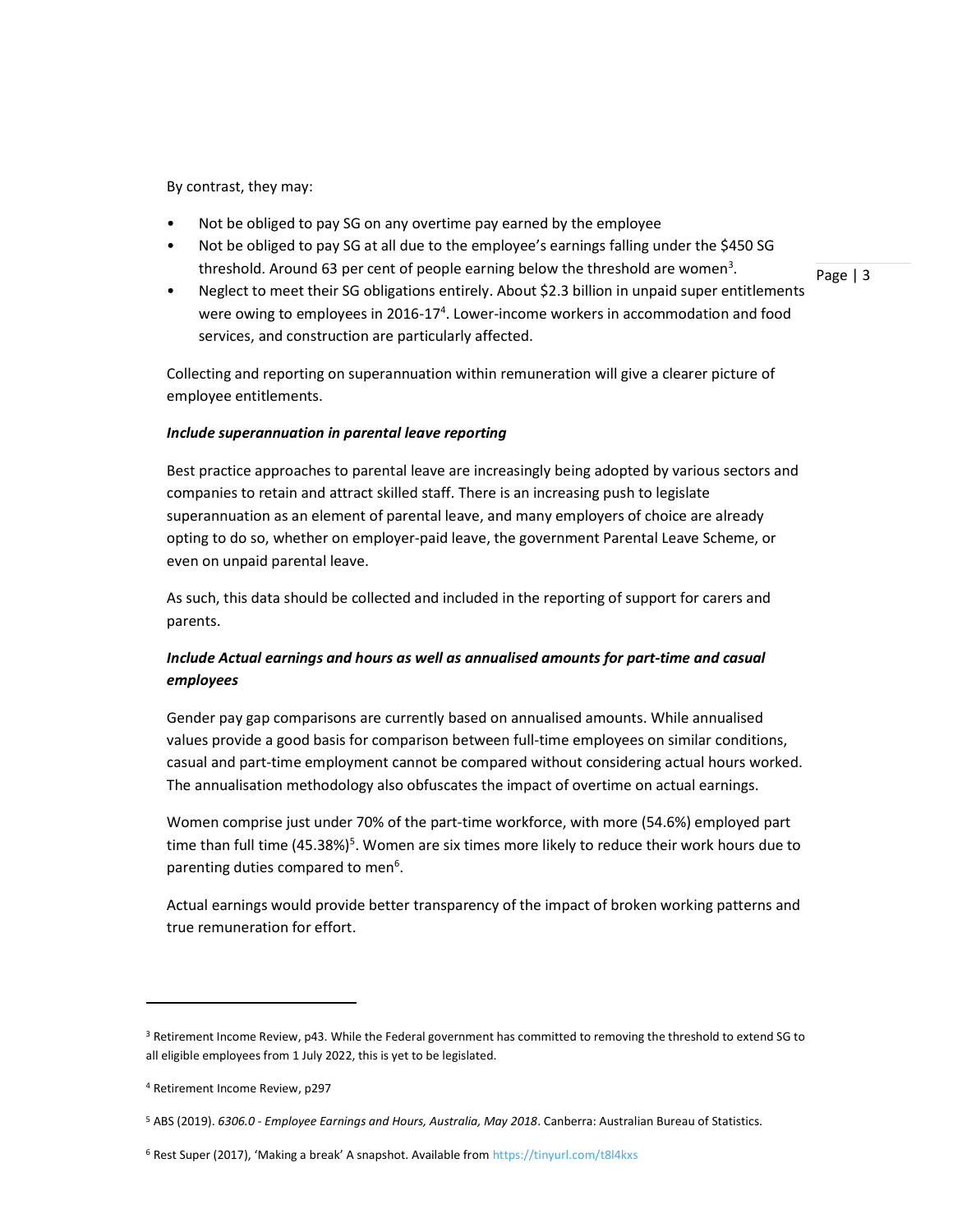## Make age-based data collection mandatory

The new WGEA Portal has introduced voluntary age, gender X and postcode fields in the Workplace Profile. These should be made mandatory. Age is of particular importance, as agerelated life events such as pregnancy, caring responsibilities and early retirement are significant drivers of workplace gender inequality.

Collection of this data will allow a more granular analysis of age-based pay discrimination, flexible working arrangements, the impact of career breaks on equitable remuneration, changes in employment status and retention of older staff.

### Publish more data at the company level, not just an aggregate sector level

Currently the consequences for not complying with WGEA reporting and minimum standards obligations are being named in the Non-compliant Organisation list and being excluded from Commonwealth tender processes. This light-touch enforcement provides little disincentive for organisations who do not derive income from federal government contracts and are determined not to comply. Deterrence relying on perceived reputational damage is insufficient to change the behaviour of recalcitrant companies.

Individual company profiles can be compared on most metrics except for their internal gender pay gap. Gender gaps can be compared only at the aggregate sector level. This allows organisations who comply with the minimum standards at the most basic of levels to make minimal effort to improve.

Publishing pay gap data for individual companies may have a positive reinforcing effect on actual outcomes by creating a peer-pressure-style environment in much the same way as the nameand-shame register is designed to do. Greater data transparency will also allow organisations to use the data to more accurately benchmark against their peers and align with their business objectives. In addition, such transparency will allow individuals considering possible employment at companies to consider this data in their decision making.

### Strengthen the minimum standards to include more employers and greater compliance

The minimum standards are only mandatory for employers with 500 or more employees. Despite this, the consultation paper states that 99.2% of employers with 100-499 employees currently comply, indicating that compliance is not onerous. These standards should be extended to all reporting employers.

In addition, employers are only required to have policies or strategies in place to support one or more of the minimum standards. This requirement could be extended. At minimum, the standard regarding sex-based harassment and discrimination should be made compulsory. This would give effect to several recommendations of the Respect@Work report. While the government has declined to amend the Sex Discrimination Act to introduce a positive duty on employers to take steps to prevent sexual harassment, discrimination and victimisation, making such an amendment to the Workplace Gender Equality Act would place such a duty on organisations reporting to WGEA.